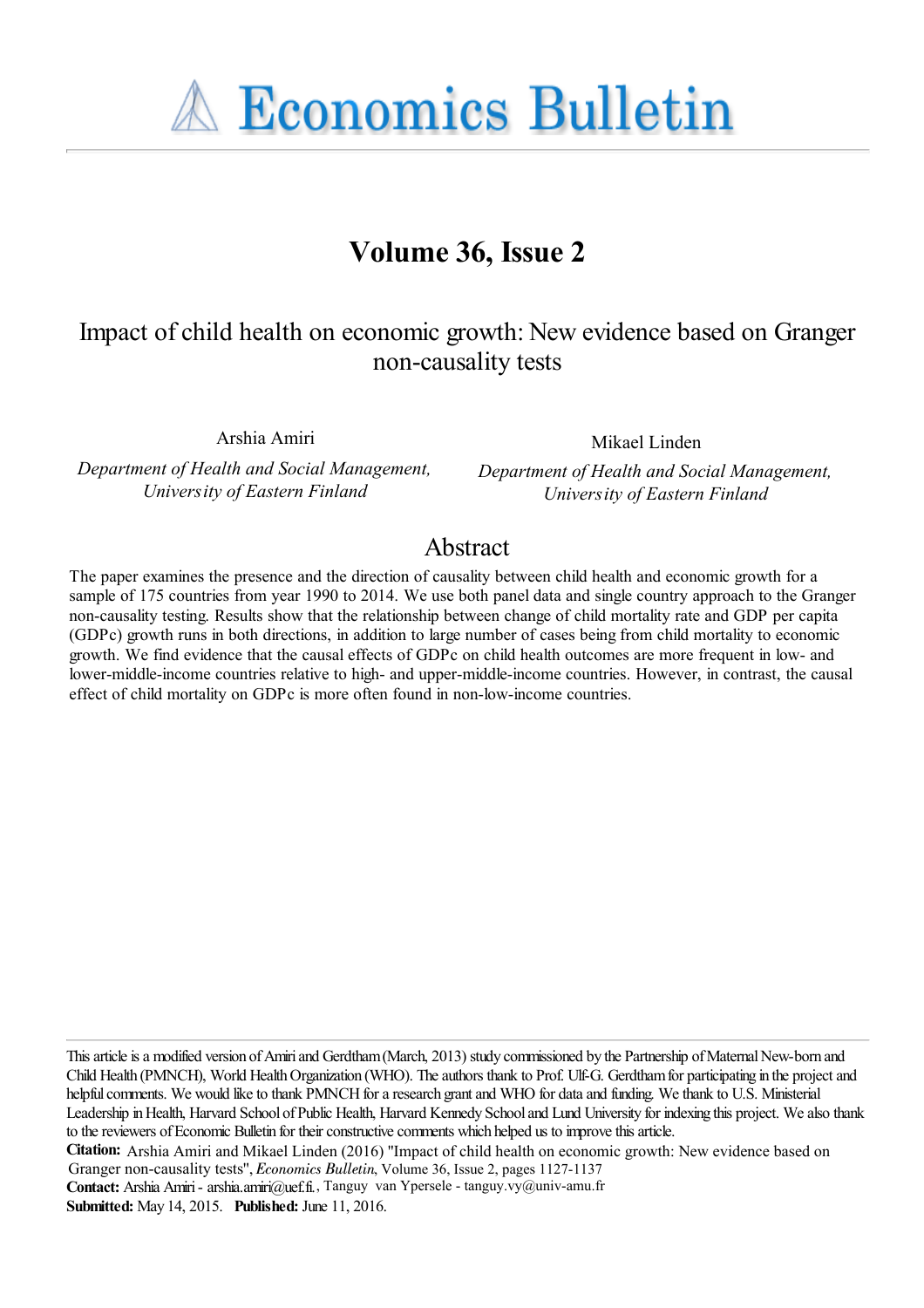### **1. Introduction**

Reproductive, maternal, newborn and child health (RMNCH) is fundamental to social development, which is reflected in Millennium Development Goals (MDGs). MDG4 (reducing child mortality) and MDG5 (improving maternal health and achieving universal access to reproductive health) are the most important targets. It has been demonstrated that significant additional investments are needed to achieve these targets and improve women's and children's health beyond the target date of 2015<sup>1</sup>. Developing and presenting economic arguments that resonate with stakeholders, such as Ministries of Finance and Planning, influence their investment decisions. Stakeholders need to be convinced that spending on RMNCH should be seen as an investment, not simply a cost.

For a long time the prevailing view among economists was that the link between health and economic development ran only in one direction, from economic development to investment in health. This view was articulated in an influential background paper to the World Development Report 1993 entitled Wealthier is Healthier. It recognized that economic development leads to improved health outcomes through its impact on indirect pathways to health – such as better nutrition, water and sanitation, living environment and education – but the reverse direction of health's impact on economic development was not fully acknowledged. This paradigm began to shift 15 years ago, particularly through the work of the Commission on Macroeconomics and Health (CMH<sup>2</sup>). The CMH verified that the direction of relationship between income and health feedbacks and that "healthier is wealthier". Bloom and Williamson (1997) imputed 30-50% of East Asia's considerable economic growth during the period of 1965 to 1990 to declined infant and child mortality along with lower fertility rates and raised reproductive health. Nevertheless, most of the evidence presented by the CMH was related to the effects of investments in HIV/AIDS and malaria.

Two of the major objectives of the Partnership for Maternal, Newborn & Child Health (PMNCH) by WHO are (a) to address evidence gaps and (b) to contribute to raise additional funds to address MDG4 and MDG5. In 2009, PMNCH developed an investment case for RMNCH in Asia and the Pacific in collaboration with an informal network of institutions and analysts concerned with the lack of progress on MDG4 and MDG5 in the region.<sup>3</sup> An investment case for Africa was developed in 2010 in collaboration with Harmonization for Health in Africa.<sup>4</sup> Literature reviews were conducted to inform the investment cases, and it became clear that there is limited evidence on the economic benefits of investing in RMNCH.

<sup>1</sup>http://www.who.int/pmnch/activities/jointactionplan/en/

<sup>2</sup>http://www.who.int/macrohealth/en/

<sup>3</sup>MNCH network for Asia and the Pacific (2009) Investing in maternal, newborn and child health – The case for Asia and the Pacific. Geneva: WHO and PMNCH.

<sup>4</sup>http://www.who.int/pmnch/topics/economics/20110414\_investinginhealth\_africa/en/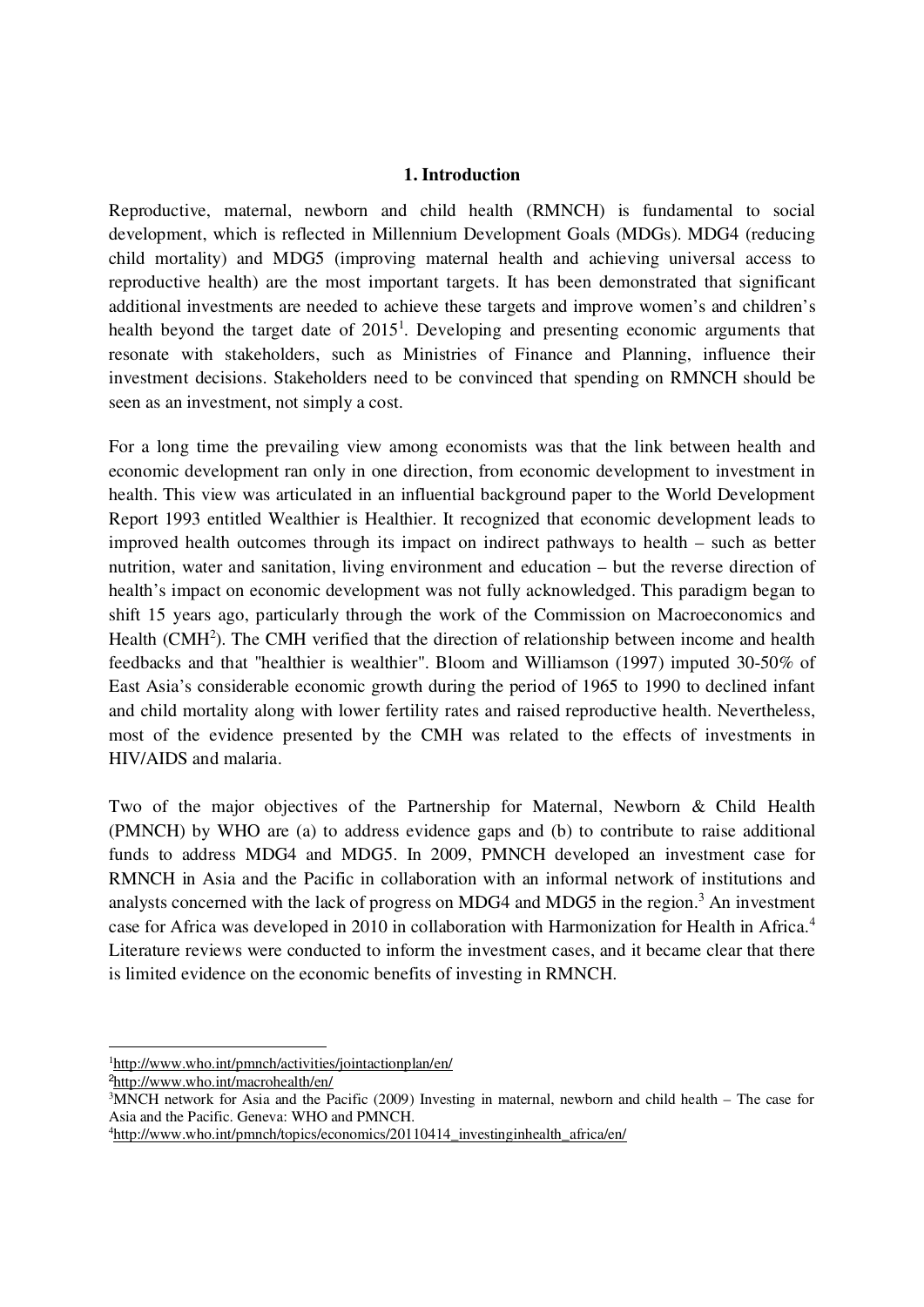To support global, regional, and national advocacy for increasing resources, demand has been expressed by members of PMNCH and the broader RMNCH community for the synthesis, and if necessary, the generation of evidence on the economic benefits of investing in RMNCH. To achieve this, a work program has been established under the auspices of PMNCH. The work program includes a systematic literature review, an econometric study of the relationship between RMNCH outcomes and economic growth, the development of a framework/model for estimating the national economic returns of investment in RMNCH, and technical consultations.

The target of present study is to response to challenge put forth by PMNCH. We examine whether there is a relationship between child health outcomes and economic growth in countries having different income levels. To do this, we investigate with Granger non-causality tests the relationships between child mortality growth and per capita GDP growth. We use country-level panel data (175 countries) from year 1990 to 2014.

### **2. Data description**

Five variables<sup>5</sup> are available on the WHO data website<sup>6</sup> as indicators of child health. We use under-five mortality rate *MR5* (probability of dying by age 5 per 1,000 live births) which is a commonly used indicator to measure progress on child health and is the indicator of MDG4. We focus on the growth rate of *MR5* (i.e. *DlnMR5*, yearly difference of log of *MR5*). For the reason of lack of data availability we have yearly data from 1990 to 2014. As a measure of economic growth we use yearly difference of logarithm of annual per capita GDP series (*lnGDPc*) in 2000 US prices (ERS International Macroeconomic Data Set<sup>7</sup>). After eliminating countries with missing data, we analyze four different panels which are built on World Bank country classification: 54 high-income countries (HIC), 47 upper-middle-income countries (UMIC), 46 lower-middle-income countries (LMIC), and 28 low-income countries (LIC), i.e. 175 countries in total. For the list of countries included in our data, see Tables 5 and 6 below.

Tables 1 and 2 give the sample summary statistics for variables *DlnMR5* and *DlnGDPc.* Surprisingly the growth rates of mortality are of same magnitude across the income groups. However the standard deviations reveal that there is large variability in *DlnMR5* especially in low income countries. In many HIV/AIDS ridden LMI and LI countries growth rate of underfive year mortality was positive for some years. In Table 2 the GDPc growth rates are smallest in the high and low income countries. However the variability of *DlnGDPc* in income groups is largest in UMI and LI countries.

<sup>5</sup> Infant mortality rate (probability of dying between birth and age 1 per 1000 live births), under-five mortality rate (probability of dying by age 5 per 1000 live births), the number of infant deaths (thousands), the number of underfive deaths (thousands), and measles immunization coverage among 1-year-olds (%). <sup>6</sup>http://apps.who.int/ghodata/

<sup>7</sup>http://www.ers.usda.gov/data-products/international-macroeconomic-data-set.aspx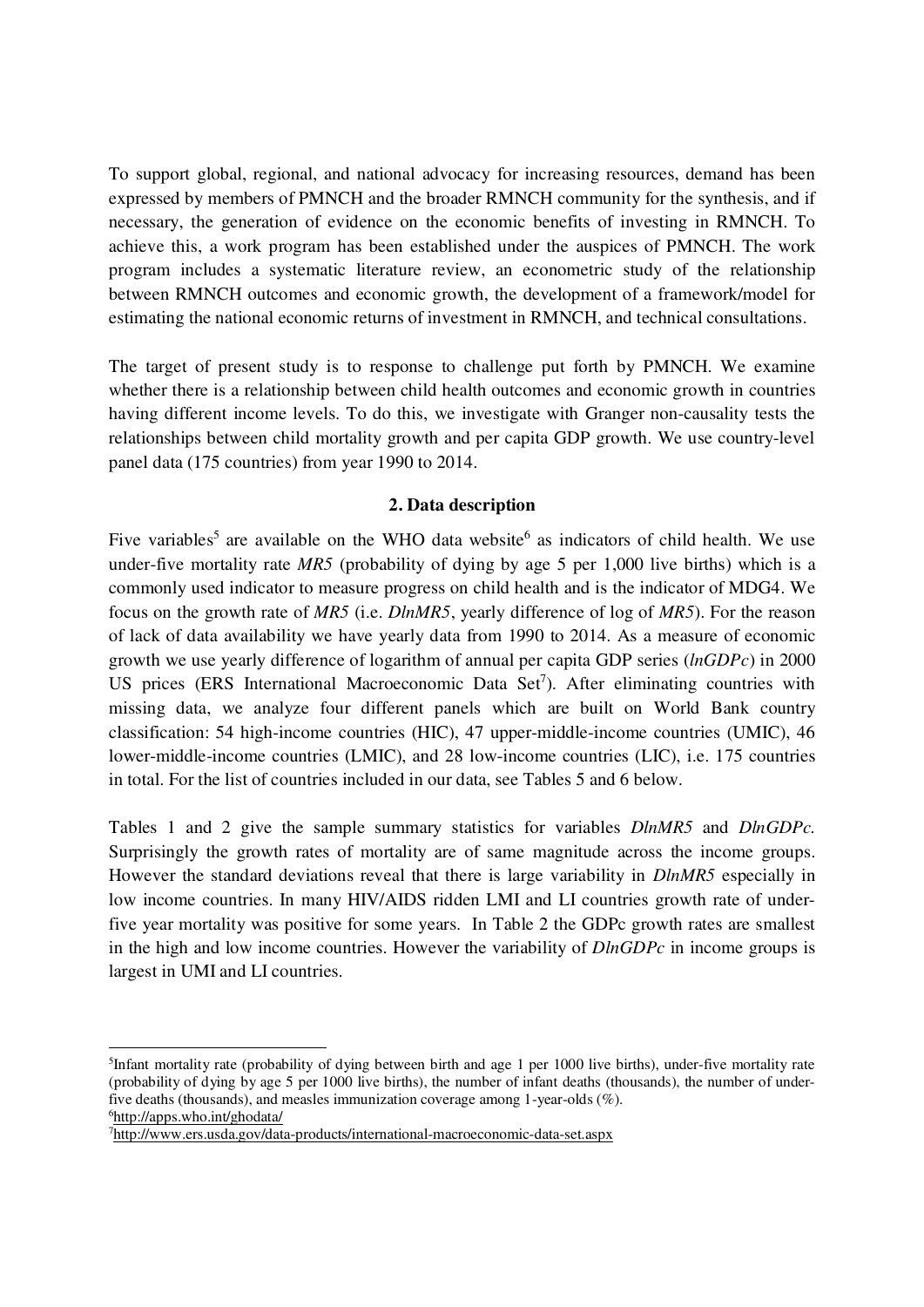| Country group | Mean      | Median    | Standard deviation | <b>Observations</b> |  |  |  |  |
|---------------|-----------|-----------|--------------------|---------------------|--|--|--|--|
| <b>HIC</b>    | $-0.0375$ | $-0.0357$ | 0.0269             | 1296                |  |  |  |  |
| UMIC          | $-0.0366$ | $-0.0330$ | 0.0299             | 1128                |  |  |  |  |
| LMIC          | $-0.0333$ | $-0.0355$ | 0.0456             | 1104                |  |  |  |  |
| LIC-          | $-0.0357$ | $-0.0333$ | 0.0636             | 672                 |  |  |  |  |
| ALL           | $-0.0358$ | $-0.0346$ | 0.0407             | 4200                |  |  |  |  |

Table 1. Summary statics for growth of child mortality (*DlnMR5*) 1991 - 2014

Table 2. Summary statics for growth of GDPc (*DlnGDPc*) 1991 - 2014

|               | ັ       |         |                    |                     |
|---------------|---------|---------|--------------------|---------------------|
| Country group | Mean    | Median  | Standard deviation | <b>Observations</b> |
| HIC           | 0.01805 | 0.01932 | 0.05341            | 1350                |
| <b>UMIC</b>   | 0.02805 | 0.02697 | 0.07969            | 1175                |
| LMIC          | 0.02134 | 0.02446 | 0.06538            | 1150                |
| LIC           | 0.01815 | 0.01669 | 0.10130            | 700                 |
| ALL           | 0.02160 | 0.02197 | 0.07324            | 4375                |

#### **3. Panel data approach to Granger non-causality testing**

Because of having a panel with large number of cross-section units and short time dimension we use panel data approach to Granger non-causality testing proposed by Dumitrescu and Hurlin (2012), Hurlin and Venet (2001), Hurlin (2004a), Hansen and Rand (2004). In the preliminary analysis we found with panel unit root tests that *lnMR5* series were stationary around trend but the reverse was true for *lnGDPc* series. However, the differenced series were stationary. Thus the unit problems do not disturb our Granger non-causality testing results.

Moving on to the concept of Granger causality in panel data with a bi-variate setting we observe that, if the variable  $x_{it}$  is able to predict better  $y_{it}$  than all available information of  $y_{it}$ , then  $x_{it}$  is causing *yit*, for each individual cross unit. In practice, we have a general time-stationary *VAR* system in panel for  $i = 1, 2, \dots, N$  cross sections

$$
y_{it} = c_{1i} + \sum_{k=1}^{m} \alpha_{1ki} y_{i,t-k} + \sum_{k=1}^{m} \beta_{1ki} x_{i,t-k} + \varepsilon_{1it}, \quad \varepsilon_{1it} \sim \frac{mid(0, \sigma_{\varepsilon_{1i}}^2)}{1}
$$
  

$$
x_{it} = c_{2i} + \sum_{k=1}^{m} \alpha_{2ki} x_{i,t-k} + \sum_{k=1}^{m} \beta_{2ki} y_{i,t-k} + \varepsilon_{2it}, \quad \varepsilon_{2it} \sim \frac{mid(0, \sigma_{\varepsilon_{2i}}^2)}{1}
$$

*m* is the number of lags, and  $\varepsilon$ '*s* are normally distributed errors,  $\alpha_{vki}$  and  $\beta_{vki}$  ( $v = 1,2$ ) are the coefficients for each country.

It is important to note two major source of heterogeneity between cross-section units which may lead to bias the coefficient estimates in the non-causality tests. Permanent cross sectional disparities is the first source of heterogeneity. Non-homogenous intercepts  $c_i$  and  $c_j$  may cause bias and fallacious regressions in Granger non-causality tests (Hurlin 2004a). The second and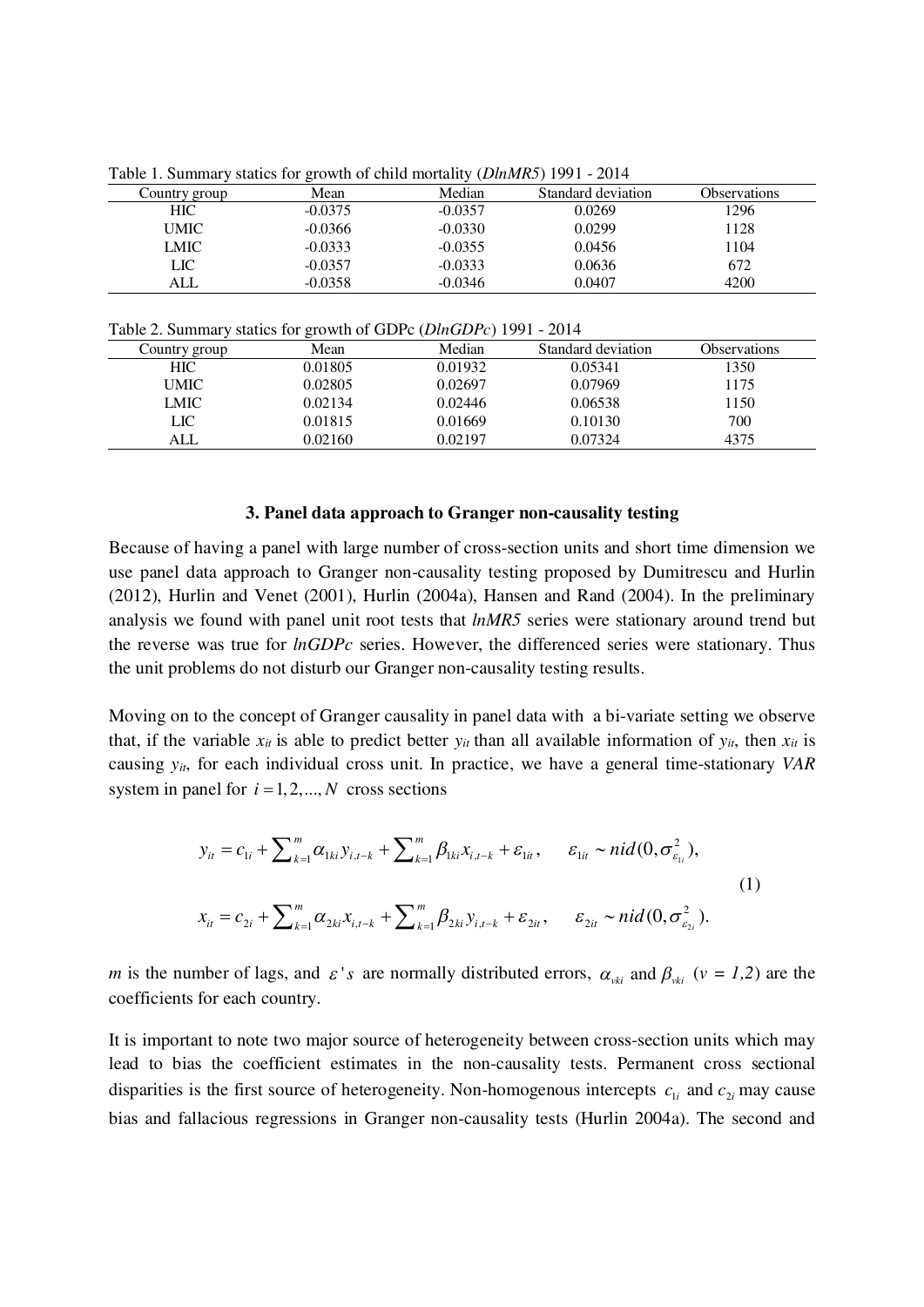more challengeable source of heterogeneity is the heterogeneous regression slope coefficients  $\alpha_{\nu ki}$  and  $\beta_{\nu ki}$ .

There are two essential test procedures to be analysed in the presence of heterogeneity. The first procedure is *homogenous non-causality hypothesis* (GC-1) which concerns whether or not the coefficients of "cause" variables in the *non-panel* form are not zero, i.e. all equation specific  $\beta_{\nu ki}$ 's are same for all cross sections *i*, and are simultaneously zero for all *k* lags. For example the null hypothesis of GC-1 for the first equation is

$$
H_0: \beta_{1k} = 0
$$
,  $\forall k \in [1, m]$  and  $H_1: \beta_{1k} \neq 0$  (2)

More interesting panel approach is the heterogeneous non-causality hypothesis for each crosssection. We test the significance of all the coefficients  $\beta_{\nu ki}$  to find possible causal relationships in each country separately (see Erdil and Yetkiner 2009). The null hypothesis of GC-2 is

$$
H_0: \beta_{1ik} = 0 \quad \forall i \in [i, N], \quad \forall k \in [1, m] \quad and \quad H_1: \beta_{1ik} \neq 0 \tag{3}
$$

If the null hypothesis is rejected for each cross units then there is a Granger causal relationship from  $x_{it}$  to  $y_{it}$  in the cross-unit of *i*.

In practice in GC-1 test we assume the existence of one large stacked data set and investigate the standard pairwise Granger non-causality test. Here, the null hypothesis treats the existence of same coefficients across all cross-sections, i.e. no panel heterogeneity is allowed in equation. A second approach adopted by Dumitrescu and Hurlin (2012) allows all coefficients to vary across cross-sections (GC-2 test) and performs the standard Granger causality equations for *each* individual cross-section. *Wbar* statistics based on the average of these test statistics, and *Zbar* statistic is the Normal standardized version of this (Eviews 2014).

#### **4. Results of panel Granger non-causality tests in country groups**

Below we present the results of panel Granger non-causality tests for our four different income country groups. Table 3 confirms that the bilateral relationship is found in five cases with the tests. For UMI and LI countries, the results of panel Granger non-causality tests are contradictory between homogenous and non-homogenous tests. This leads us to investigate Granger noncausality at the country level in details.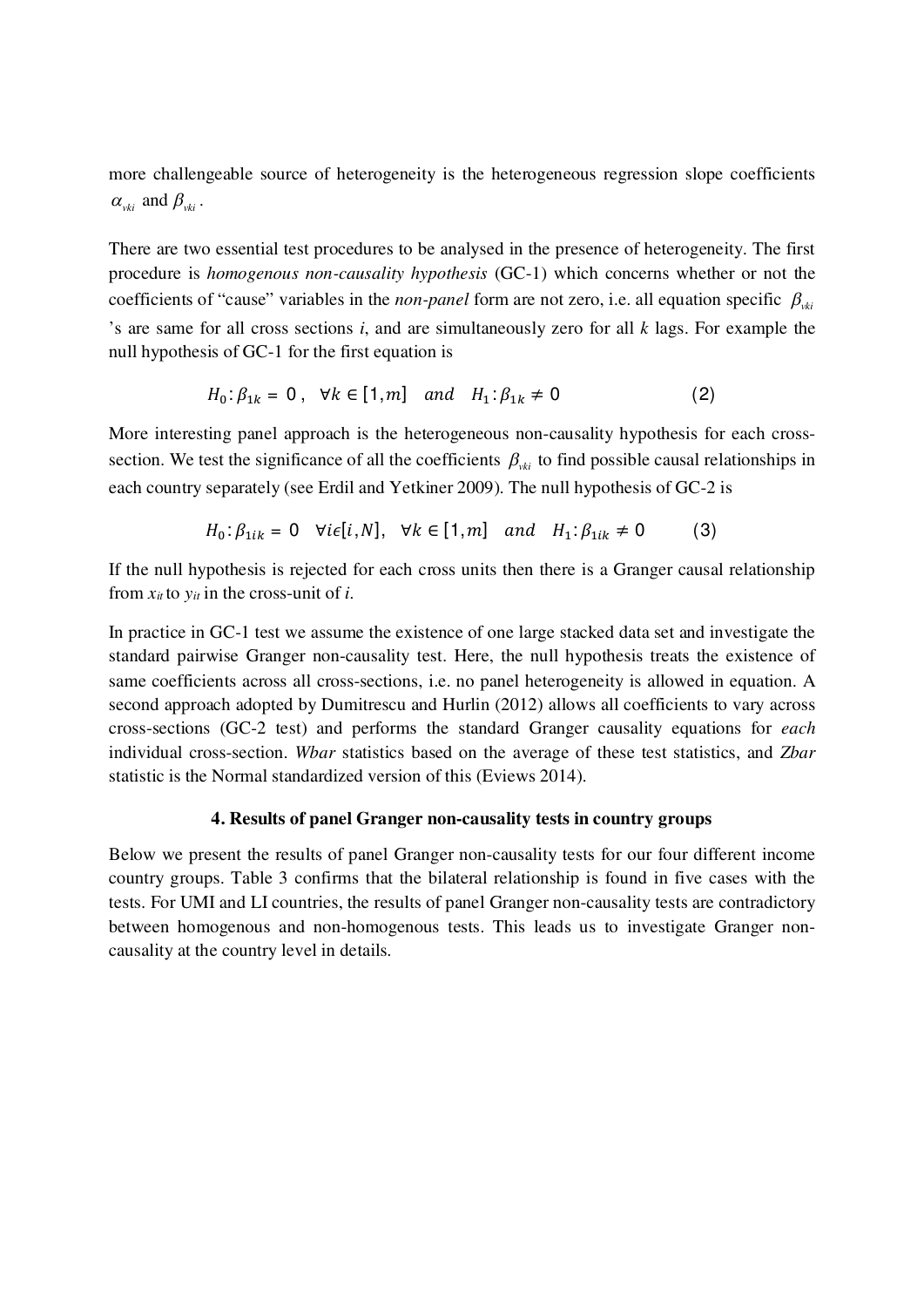|                                                 |             |                    | Pairwise Granger panel non-causality | Pairwise Dumitrescu-Hurlin panel non-causality |            |       |                  |
|-------------------------------------------------|-------------|--------------------|--------------------------------------|------------------------------------------------|------------|-------|------------------|
| Null hypothesis                                 | tests       |                    | tests                                |                                                |            |       |                  |
|                                                 | F-Statistic | Prob.              | Direction                            | W-Stat.                                        | Zbar-Stat. | Prob. | Direction        |
| $HIC$ ( <i>m</i> = 3)                           |             |                    |                                      |                                                |            |       |                  |
| $D \ln MR5$ does not Granger cause $D \ln GDPc$ | 3.132       | 0.024              |                                      | 5.214                                          | 3.599      | 0.000 | <b>Bilateral</b> |
| DlnGDPc does not Granger cause DlnMR5           | 2.461       | Bilateral<br>0.061 |                                      | 4.479                                          | 2.055      | 0.039 |                  |
| <b>UMIC</b> $(m = 2)$                           |             |                    |                                      |                                                |            |       |                  |
| $D \ln MR5$ does not Granger cause $D \ln GDPc$ | 8.571       | 0.000              | Bilateral                            | 3.434                                          | 3.088      | 0.002 | $DlnMR5$ to      |
| DlnGDPc does not Granger cause DlnMR5           | 4.760       | 0.009              |                                      | 2.681                                          | 1.096      | 0.272 | DlnGDPc          |
| <b>LMIC</b> $(m = 3)$                           |             |                    |                                      |                                                |            |       |                  |
| $D \ln MR5$ does not Granger cause $D \ln GDPc$ | 3.921       | 0.020              | Bilateral                            | 3.677                                          | 3.690      | 0.000 | <b>Bilateral</b> |
| DlnGDPc does not Granger cause DlnMR5           | 3.661       | 0.026              |                                      | 3.918                                          | 4.322      | 0.000 |                  |
| LIC $(m = 2)$                                   |             |                    |                                      |                                                |            |       |                  |
| $D \ln MR5$ does not Granger cause $D \ln GDPc$ | 2.077       | 0.126              | $DlnGDPc$ to                         | 3.431                                          | 2.378      | 0.017 | $DlnMR5$ to      |
| DlnGDPc does not Granger cause DlnMR5           | 3.629       | 0.027              | DlnMR5                               | 2.710                                          | 0.905      | 0.365 | DlnGDPc          |

Table 3. Results of panel Granger causality tests for country groups HIC, UMIC, LMIC and LIC

#### **5. Granger non-causality testing on country level**

Our results so far indicate that majority of countries have a bi-directional relationship between *DlnMR5* and economic growth. This means that changes in health outcomes and health care provisions affect economic growth, i.e. investments in health may provide returns in terms of higher GDP per capita. Note that although the growth of child mortality is *not per se* a growth factor in the short term GDP per capita growth process, it is any way a very good indicator of health conditions and level of health care provisions in every country. These have clear short run effect on GDPc growth, and the economic growth affects child mortality quite instantaneous.

As our series are also very short with 25 observations, we prefer here the concept of "instantneous Granger causality" (see Appendix for more details). This means that we allow also for lag 0 for the cause variable in the testing. The test models have now for the each country the form

$$
y_{t} = c_{1} + \sum_{k=1}^{m} \alpha_{1} y_{t-k} + \sum_{k=0}^{m} \beta_{1} x_{t-k} + \varepsilon_{1t}, \quad \varepsilon_{1t} \sim \text{iid}(0, \sigma_{\varepsilon_{1}}^{2}),
$$
  

$$
x_{t} = c_{2} + \sum_{k=1}^{m} \alpha_{2} x_{t-k} + \sum_{k=0}^{m} \beta_{2} y_{t-k} + \varepsilon_{2t}, \quad \varepsilon_{t} \sim \text{iid}(0, \sigma_{\varepsilon_{2}}^{2}).
$$
  
(4)

After some experiments with different lag lengths we based the reported test values on  $m = 1$ . The results (see Tables 4, 5 and 6) confirm that in the majority of countries there is a feedback (bi-directional) causal relationship of child health outcomes on GDP growth which indicates that investments in health may provide returns in terms of higher GDP growth. Table 4 gives the shares of different relationships in different country groups. In 108 (61.7%) of 175 countries we find bi-directional or  $D \ln MRS \rightarrow D \ln GDPc$  relationship. This implies that in the majority of countries, changes of under-five mortality have an impact on economic growth. In the context of country groups, the shares of these cases are 53.7%, 48.9%, 73.9% and 78.6% for HI, UMI, LMI,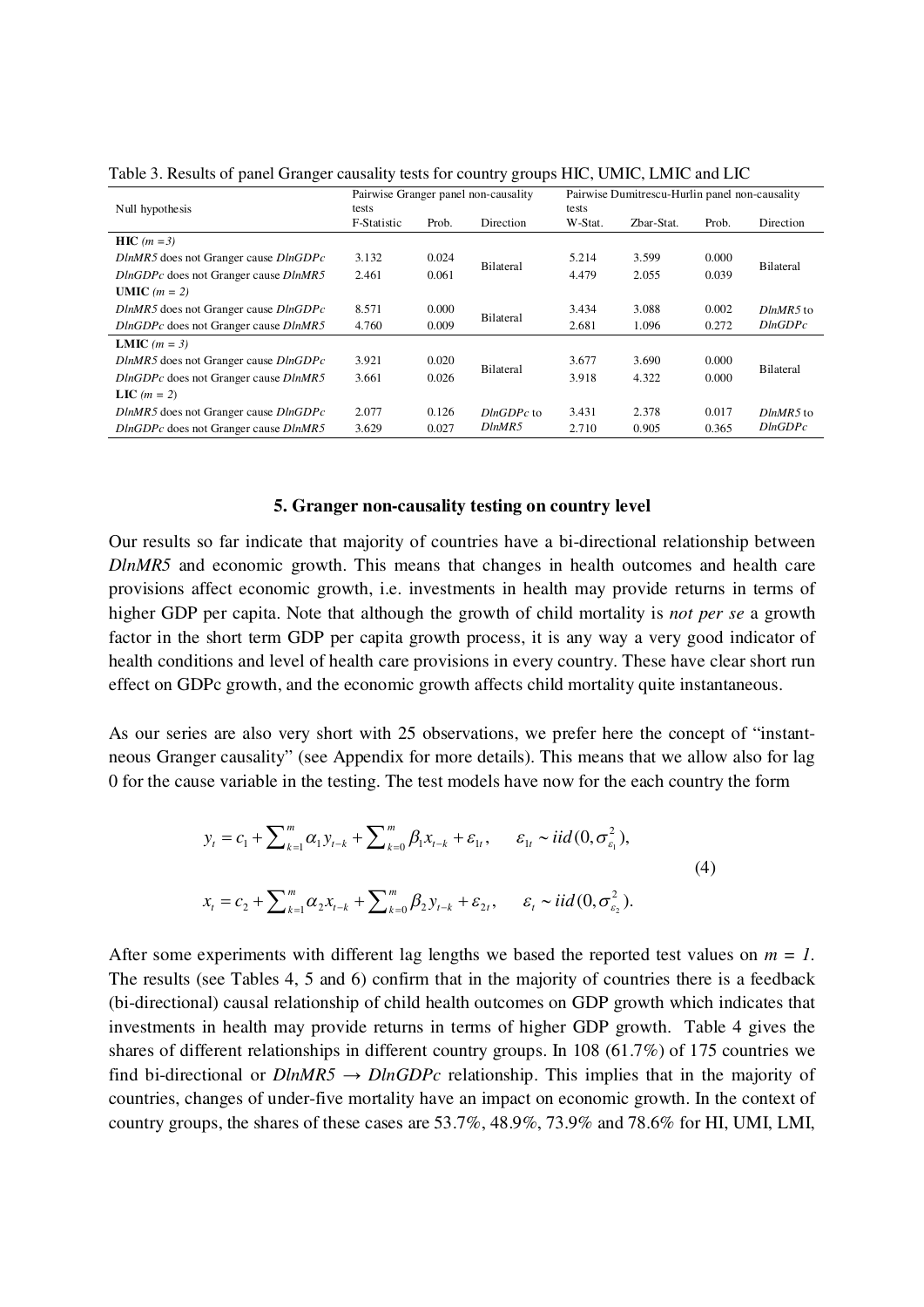and LI countries, respectively. In 33 countries (18.8%) we find a one-way relationship from income growth to mortality change. For the remainder 34 (19%) countries, we find no significant relationships.

|             | <u>. </u><br>Bilateral | $DlnMR5 \rightarrow DlnGDPc$ | $DlnGDPc \rightarrow DlnMR5$ | No relationship |
|-------------|------------------------|------------------------------|------------------------------|-----------------|
| <b>HIC</b>  | 25.93%                 | 27.78%                       | 20.37\%                      | 25.92%          |
| <b>UMIC</b> | 19.15%                 | 29.79%                       | 21.28%                       | 29.79%          |
| <b>LMIC</b> | 34.78%                 | 39.13%                       | 13.04%                       | 13.04%          |
| <b>LIC</b>  | 64.29%                 | 14.29%                       | 21.43\%                      | $0.00\%$        |
| Totality    | 32.57%                 | 29.14%                       | 18.86%                       | 19.43%          |

Table 4. The percentage of significant relationships between growth rates of MR5 and GDPc in different country groups

Interestingly, we find that relationship from child health (*DlnMR*5) to economic growth is more significant in HI, UMI and LMI countries compared to LI countries. However, the bilateral relationship dominates in LI countries. This may reflect the fact that the marginal effect of health investments on health outcomes is more effective in poorer countries and income growth supports this pattern. Note also that over 90% of valid impact coefficients across the countries were negative meaning that our empirical results respond to economic theories that analyze the relationship between child mortality and GDP per capita growth (see e.g. Kalemli-Ozcan 2002).

| Table 5. Granger non-causality tests between <i>DlnMR5</i> and <i>DlnGDPc</i> in HI and UMI countries |  |  |
|-------------------------------------------------------------------------------------------------------|--|--|
|                                                                                                       |  |  |

|                      | $\cdots$   |            |                  |                    |            |            |           |
|----------------------|------------|------------|------------------|--------------------|------------|------------|-----------|
| HIC                  | #1         | #2         | Direction        | <b>UMIC</b>        | #1         | #2         | Direction |
| Antigua &<br>Barbuda | 14.78***   | 1.95       | MR5-GDP          | Albania            | 74.59***   | 2.06       | MR5-GDP   |
| Argentina            | 17.87***   | 0.05       | MR5-GDP          | Algeria            | 0.03       | 3.15       | No        |
| Australia            | 1.75       | 1.17       | No               | Angola             | 1.80       | 0.06       | No        |
| Austria              | 1.18       | 11.97***   | GDP-MR5          | Azerbaijan         | $20.63***$ | 7.49**     | Bilateral |
| <b>Bahamas</b>       | 0.97       | 0.09       | N <sub>o</sub>   | <b>Belarus</b>     | 2.64       | 81.03***   | GDP-MR5   |
| Bahrain              | 0.16       | 1.63       | N <sub>o</sub>   | Belize             | 3.49       | $5.60*$    | GDP-MR5   |
| <b>Barbados</b>      | 32.79***   | $8.40**$   | <b>Bilateral</b> | Bosnia Herzegovina | 728.34***  | 5493.86*** | Bilateral |
| Belgium              | 0.41       | 0.01       | N <sub>o</sub>   | Botswana           | 4.43       | 177.06***  | GDP-MR5   |
| <b>Brunei</b>        | 33.48***   | $6.89**$   | <b>Bilateral</b> | <b>Brazil</b>      | 1.50       | $16.54***$ | GDP-MR5   |
| Canada               | 0.42       | $11.50***$ | GDP-MR5          | Bulgaria           | 15.44***   | 1.89       | MR5-GDP   |
| Chile                | $12.01***$ | $6.45**$   | <b>Bilateral</b> | China              | 1.59       | $9.77***$  | GDP-MR5   |
| Croatia              | $5.00*$    | $14.20***$ | <b>Bilateral</b> | Colombia           | 0.66       | 2.37       | No        |
| Cyprus               | 4.44       | 3.95       | No               | Costa Rica         | 3.72       | $5.44*$    | MR5-GDP   |
| Czech Republic       | $10.60***$ | 2.15       | MR5-GDP          | Cuba               | 3.74       | 4.27       | No        |
| Denmark              | 0.12       | $14.75***$ | GDP-MR5          | Dominica           | 0.47       | $23.03***$ | GDP-MR5   |
| Estonia              | $30.10***$ | 3.19       | MR5-GDP          | Dominican Republic | $10.79***$ | 1.57       | MR5-GDP   |
| Finland              | 1.97       | $10.78***$ | GDP-MR5          | Ecuador            | $5.15*$    | $26.71***$ | Bilateral |
| France               | 1.42       | 7.80**     | GDP-MR5          | Fiji               | $7.75**$   | 1.68       | MR5-GDP   |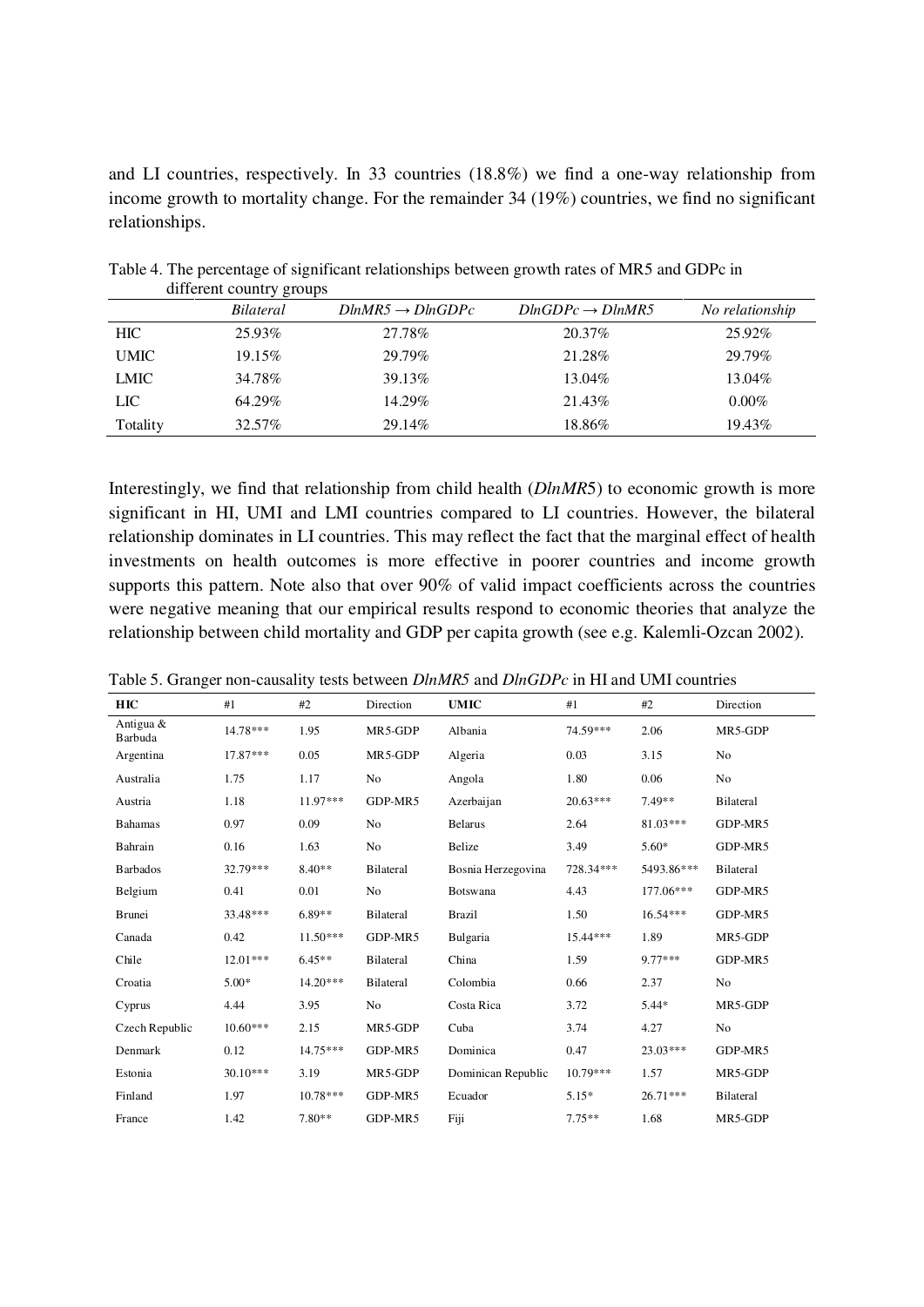| Germany              | 3.02       | 1.49       | No               | Gabon                      | 14.55***   | 1.50       | MR5-GDP        |
|----------------------|------------|------------|------------------|----------------------------|------------|------------|----------------|
| Greece               | 3.10       | $9.05**$   | GDP-MR5          | Grenada                    | $11.45***$ | 2.94       | MR5-GDP        |
| Hungary              | 4.57       | $5.31*$    | GDP-MR5          | Iran                       | 2.31       | 0.29       | No             |
| Iceland              | $10.03***$ | 39.84***   | <b>Bilateral</b> | Iraq                       | 354.61***  | $5.22*$    | Bilateral      |
| Ireland              | 2.18       | $7.43**$   | GDP-MR5          | Jamaica                    | $22.20***$ | 0.48       | MR5-GDP        |
| Israel               | 26.52***   | 1.98       | MR5-GDP          | Jordan                     | 3.60       | 0.30       | No             |
| Italy                | $7.66**$   | 14.72***   | <b>Bilateral</b> | Kazakhstan                 | 3.89       | 4.38       | No             |
| Japan                | 2.12       | 29.20***   | GDP-MR5          | Lebanon                    | $7.23**$   | 1.53       | MR5-GDP        |
| Kuwait               | 114.75***  | 342.19***  | <b>Bilateral</b> | Libya                      | 3455.37*** | 4825.25*** | Bilateral      |
| Latvia               | 52.18***   | 0.50       | MR5-GDP          | Malaysia                   | $5.67*$    | 2.89       | MR5-GDP        |
| Lithuania            | 42.26***   | 118.75***  | <b>Bilateral</b> | Maldives Islands           | 124.66***  | 1124.91*** | Bilateral      |
| Luxembourg           | 1.67       | $8.56**$   | GDP-MR5          | Mauritius                  | 3.05       | 4.88*      | GDP-MR5        |
| Malta & Gozo         | $8.27**$   | $8.56**$   | <b>Bilateral</b> | Mexico                     | 1.89       | $7.02**$   | GDP-MR5        |
| Netherlands          | 0.90       | 3.89       | No               | Mongolia                   | $7.81**$   | 4.58       | MR5-GDP        |
| New Zealand          | $5.90*$    | 1.88       | MR5-GDP          | Namibia                    | $11.65***$ | $10.27***$ | Bilateral      |
| Norway               | 0.71       | 0.21       | No               | Panama                     | 0.23       | 1.57       | N <sub>o</sub> |
| Oman                 | 1.35       | 1.51       | No               | Paraguay                   | 3.67       | 1.31       | No             |
| Poland               | 15.23***   | $8.33**$   | <b>Bilateral</b> | Peru                       | $5.18*$    | 1.51       | GDP-MR5        |
| Portugal             | 1.68       | 0.37       | No               | Romania                    | 4.10       | 1.86       | No             |
| Russia               | $9.12**$   | 22.04***   | <b>Bilateral</b> | Serbia                     | 24.34***   | 84.32***   | Bilateral      |
| Saudi Arabia         | $5.12*$    | 0.51       | MR5-GDP          | South Africa               | 0.30       | 44.76***   | GDP-MR5        |
| Seychelles           | 1.21       | 3.99       | No               | St Lucia                   | 0.81       | 2.16       | No             |
| Singapore            | 43.13***   | $10.00***$ | <b>Bilateral</b> | St Vincent &<br>Grenadines | 2.59       | 4.23       | No             |
| Slovakia             | 24.57***   | 3.53       | MR5-GDP          | Suriname                   | 1.34       | 1.85       | N <sub>o</sub> |
| Slovenia             | 11.02***   | 21.95***   | <b>Bilateral</b> | Thailand                   | 15.80***   | 2.94       | MR5-GDP        |
| South Korea          | $4.63*$    | 0.96       | MR5-GDP          | Tonga                      | 1.72       | 1.74       | No             |
| Spain                | 1.33       | 0.06       | No               | Tunisia                    | $5.37*$    | 9.66***    | Bilateral      |
| St Kitts & Nevis     | $13.20***$ | 0.21       | MR5-GDP          | Turkey                     | 36.75***   | 2.29       | MR5-GDP        |
| Sweden               | 1.41       | 0.09       | No               | Turkmenistan               | 35.33***   | 3.03       | MR5-GDP        |
| Switzerland          | 4.99*      | 0.34       | MR5-GDP          |                            |            |            |                |
| Trinidad& Tobago     | 2.59       | 3.57       | No               |                            |            |            |                |
| U.A.E.               | 24.73***   | 3.70       | MR5-GDP          |                            |            |            |                |
| United Kingdom       | 2.14       | $11.33***$ | GDP-MR5          |                            |            |            |                |
| <b>United States</b> | $5.40*$    | 0.58       | MR5-GDP          |                            |            |            |                |
| Uruguay              | $8.25**$   | 0.56       | MR5-GDP          |                            |            |            |                |
| Venezuela            | $10.25***$ | 152.04***  | Bilateral        |                            |            |            |                |

H0 #1: *DlnMR5* does not Granger cause *DlnGDPc*, H0 #2: *DlnGDPc* does not Granger cause *DlnMR5*. Notes: \* p<0.10%, \*\* p<0.05% and \*\*\* p<0.01%. Lag value choice:  $k = 0$  and 1.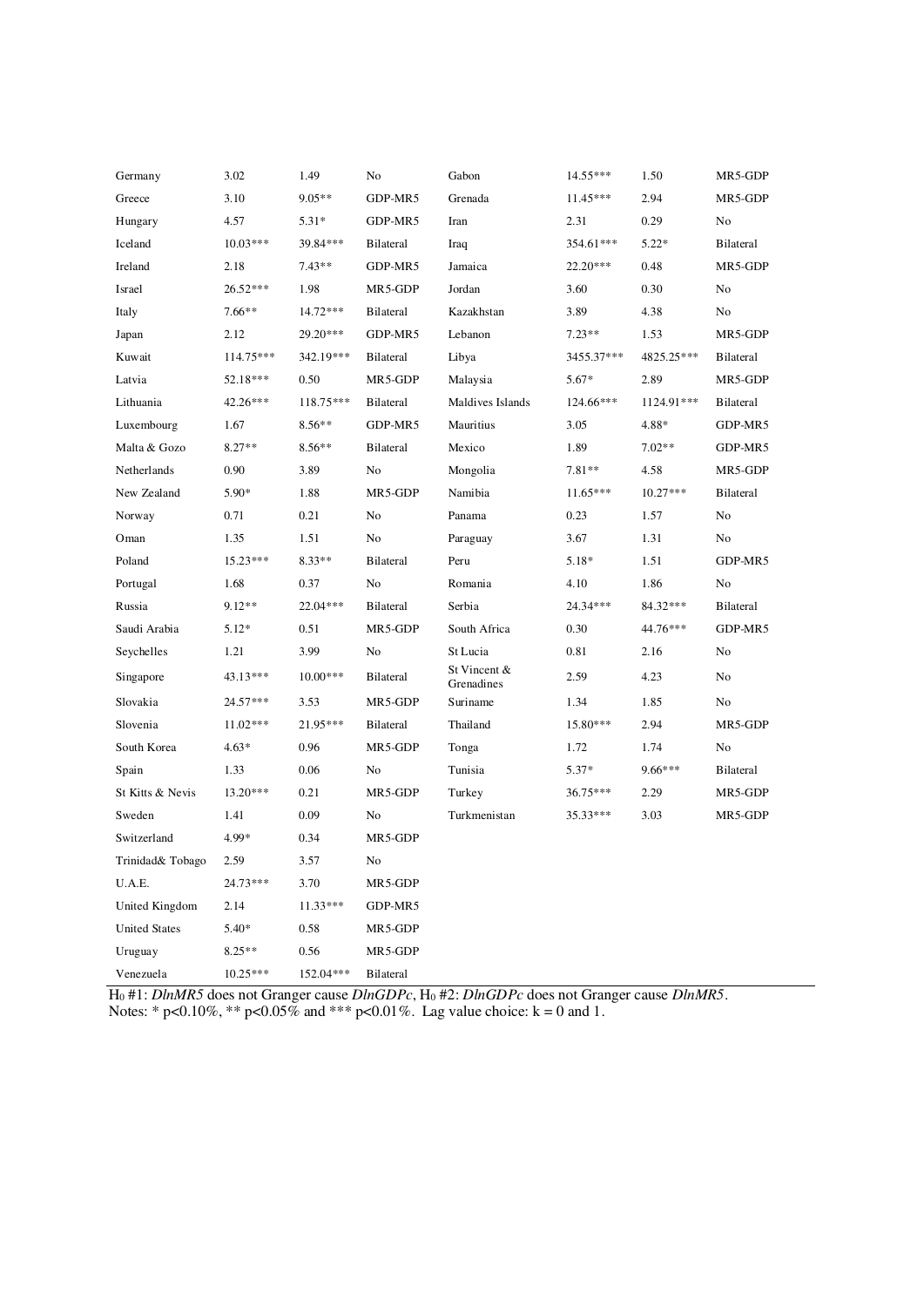| LMIC                   | #1         | #2          | Direction | LIC                         | #1         | #2           | Direction        |
|------------------------|------------|-------------|-----------|-----------------------------|------------|--------------|------------------|
| Armenia                | 67.61***   | 1.09        | MR5-GDP   | Afghanistan                 | 59.61***   | 19.02***     | <b>Bilateral</b> |
| Bangladesh             | $4.61*$    | 0.38        | MR5-GDP   | Benin                       | $6.81**$   | 2.96         | MR5-GDP          |
| Bhutan                 | 90.40***   | 1.20        | MR5-GDP   | Burkina Faso                | 29.41***   | 33.19***     | <b>Bilateral</b> |
| Bolivia                | 1.00       | 2.41        | No        | Burundi                     | $9.47***$  | 1.53         | MR5-GDP          |
| Cameroon               | $11.56***$ | 43.93***    | Bilateral | Cambodia                    | $7.63**$   | 434.15***    | <b>Bilateral</b> |
| Cape Verde<br>Islands  | 40.47***   | 11.88***    | Bilateral | Central African<br>Republic | 277.89***  | 26.83***     | <b>Bilateral</b> |
| Congo<br>(Brazzaville) | 3.51       | 29.17***    | GDP-MR5   | Chad                        | 176.49***  | 30.90***     | <b>Bilateral</b> |
| Cote D'Ivoire          | 16.39***   | $11.47***$  | Bilateral | Comoros Islands             | 2.46       | 52.40***     | GDP-MR5          |
| Djibouti               | 5.93*      | 0.68        | MR5-GDP   | Congo (Kinshasha)           | 15.47***   | 149.39***    | <b>Bilateral</b> |
| Egypt                  | 4.96*      | 0.17        | MR5-GDP   | <b>Equatorial Guinea</b>    | 3076.68*** | $0.92***$    | <b>Bilateral</b> |
| El Salvador            | $9.83***$  | 0.05        | MR5-GDP   | Eritrea                     | $23.21***$ | 44.65***     | <b>Bilateral</b> |
| Georgia                | 21.22***   | 8.96**      | Bilateral | Ethiopia                    | 157.06***  | $6.44**$     | <b>Bilateral</b> |
| Ghana                  | 4.57       | 1.76        | No        | Guinea                      | 3.63       | $8.17**$     | GDP-MR5          |
| Guatemala              | 2.95       | 1.95        | No        | Guinea Bissau               | 0.15       | $5.38*$      | GDP-MR5          |
| Guyana                 | $9.46***$  | 2.47        | MR5-GDP   | Haiti                       | 42.34***   | 69557.28***  | <b>Bilateral</b> |
| Honduras               | 27.87***   | 213.40***   | Bilateral | Liberia                     | 376.42***  | 3.29         | MR5-GDP          |
| India                  | 26.93***   | 1.72        | MR5-GDP   | Madagascar                  | 0.18       | 24.71***     | GDP-MR5          |
| Indonesia              | $9.57***$  | 371.32***   | Bilateral | Malawi                      | 44.92***   | 54.73***     | <b>Bilateral</b> |
| Kenya                  | 41.88***   | $8.35**$    | Bilateral | Mali                        | 81.00***   | 76.36***     | <b>Bilateral</b> |
| Kyrgyzstan             | $6.28**$   | $12.03***$  | Bilateral | Mozambique                  | 40.05***   | 73.46***     | <b>Bilateral</b> |
| Laos                   | 20.83***   | 0.07        | MR5-GDP   | Nepal                       | 39.80***   | $15.50***$   | <b>Bilateral</b> |
| Lesotho                | 0.37       | $160.83***$ | GDP-MR5   | Niger                       | 22.75***   | 26.54***     | <b>Bilateral</b> |
| Mauritania             | 11.93***   | 0.76        | MR5-GDP   | Rwanda                      | 1053.11*** | 263933.60*** | <b>Bilateral</b> |
| Micronesia             | 4.20       | $5.22*$     | GDP-MR5   | Sierra Leone                | 329.42***  | $12.30***$   | <b>Bilateral</b> |
| Morocco                | 76.62***   | 0.89        | MR5-GDP   | Tanzania                    | 30.44***   | 76.50***     | <b>Bilateral</b> |
| Myanmar                | $23.58***$ | 1099.05***  | Bilateral | Togo                        | 4.26       | 20.84***     | GDP-MR5          |
| Nicaragua              | $11.04***$ | 236.76***   | Bilateral | Uganda                      | 39.34***   | 2.52         | MR5-GDP          |
| Nigeria                | 138.45***  | 0.39        | MR5-GDP   | Zimbabwe                    | 3.69       | 255.49***    | GDP-MR5          |
| Pakistan               | 3.51       | 0.40        | No        |                             |            |              |                  |
| Papua New<br>Guinea    | 11.84***   | 3.53        | MR5-GDP   |                             |            |              |                  |
| Philippines            | $5.45*$    | 3.16        | MR5-GDP   |                             |            |              |                  |
| Samoa                  | 21.54***   | 3617.06***  | Bilateral |                             |            |              |                  |
| Sao Tome &<br>Principe | 26.06***   | 0.11        | MR5-GDP   |                             |            |              |                  |
| Senegal                | 13.61***   | 2.94        | MR5-GDP   |                             |            |              |                  |
| Solomon Islands        | $8.51**$   | 8.78**      | Bilateral |                             |            |              |                  |
| Sri Lanka              | 1.44       | 787.87***   | GDP-MR5   |                             |            |              |                  |
| Sudan                  | 3.41       | 1.60        | No        |                             |            |              |                  |
| Swaziland              | 0.58       | 123.98***   | GDP-MR5   |                             |            |              |                  |
| Syria                  | 40.81***   | 135.91***   | Bilateral |                             |            |              |                  |
| Tajikistan             | 25.03***   | 44.01***    | Bilateral |                             |            |              |                  |

Table 6. Granger non-causality tests between *DlnMR5* and *DlnGDP* in LMI and LI countries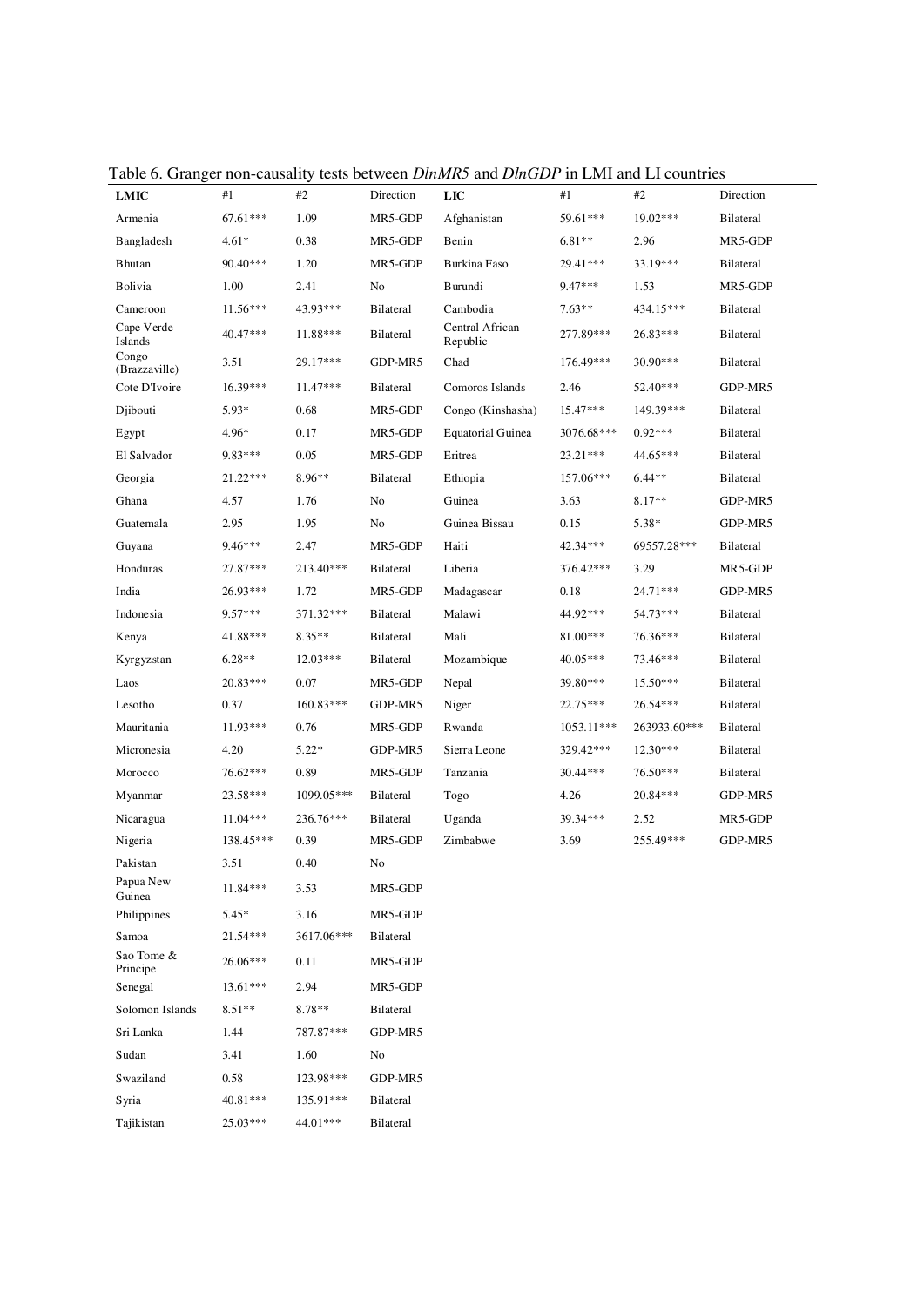| Ukraine                 | 0.90       | $26.04***$  | GDP-MR5          |
|-------------------------|------------|-------------|------------------|
| Uzbekistan              | $13.54***$ | $6.91**$    | Bilateral        |
| Vanuatu New<br>Hebrides | $8.80**$   | $106.25***$ | <b>Bilateral</b> |
| Vietnam                 | 2.06       | 0.24        | No               |
| Yemen United            | $27.61***$ | 3.13        | MR5-GDP          |
| Zambia                  | $21.20***$ | 0.17        | MR5-GDP          |

H0 #1: *DlnMR5* does not Granger cause *DlnGDPc*, H0 #2: *DlnGDPc* does not Granger cause *DlnMR5*. Notes:\* p<0.10%, \*\* p<0.05% and \*\*\* p<0.01%. Lag value choice: k = 0 and 1.

#### **6. Conclusions and discussion**

The causal relationship between child health and economic growth is vital since it indicates potential economic and social returns on investments in growth process. The objectives of this study were to examine the relationship between changes of child mortality and GDPc growth, and to estimate the direction of any such relationships. In the analysis we used first panel data Granger non-causality test based on a bivariate model to provide some initial evidence. We found that the relationships between changes in child health outcomes and per capita GDP growth run in both directions but for UMI and LI countries the test results were contradictory with different panel tests. In the second step we conducted Grange non-causality tests allowing also for "instantaneous causality" at the country level for 175 countries. We found in general that the relationships between child health outcomes and GDPc growth run in both directions, and frequently from child health to GDPc growth. We found evidence that the causal effects between GDPc growth and child health are stronger in LI and LMI countries relative to HI and UMI countries (fore related results, see e.g. O'Hare et al. 2013 and Bhalotra 2006). This may reflect the fact that the effect of incomes on health outcomes is stronger at low GDPc levels, i.e. in countries where generally the level of health is lower.

In sum, this study supports the view that the efficiency of health investment works through two different mechanisms which are important particularly in lower income countries. Firstly, health investments will improve the health level and will reduce the gap in health inequality between the countries. Secondly, investments in health in lower income countries, which increase the efficiency of health on GDP, will in addition lead to higher GDP levels that will improve the level of health. This will reduce the health-income inequality in the world.

An important direction of future research is to investigate what factors drive the efficiency rate (impact) of maternal and child health on GDPc growth and also whether the present trends continue across the countries. One important limitation of this study is that we had to restrict the analysis to only two variables in the econometric Granger analysis, i.e. one variable of health and GDPc, without control of other potentially confounding variables, such as education, and without consideration of other aspects of health. Another limitation is the short nature of the time dimension. Thus we suggest that, following the recommendations of the Commission on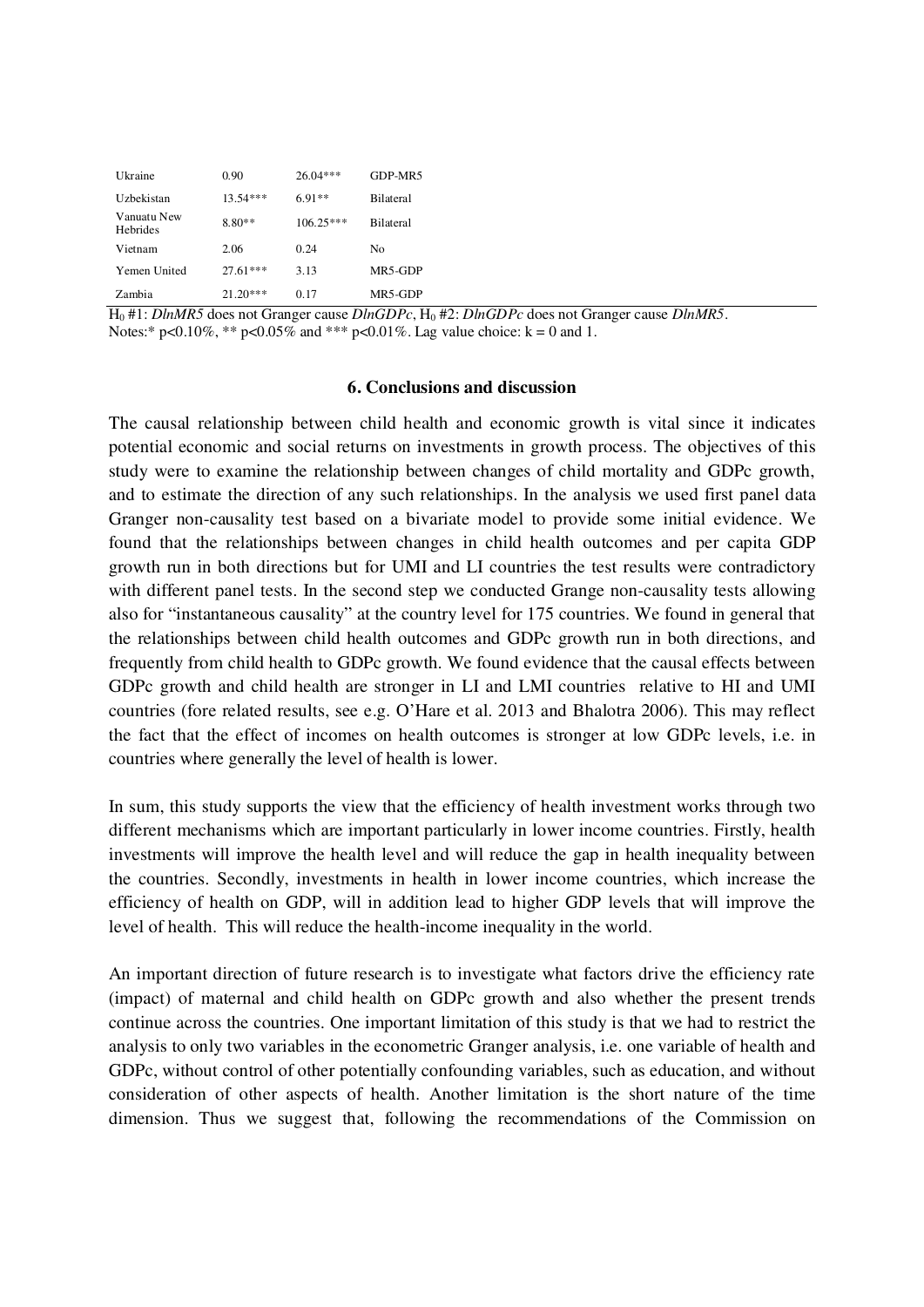Information and Accountability for Women's and Children's Health, WHO, and other relevant organizations, in collaboration with researchers, to support countries in collecting and analyzing macro and micro-level data that can be used to further study the interaction between health and economic development. We also suggest analyzing so-called lag length effects in details, e.g. how delayed effects between health and GDPc happens in time and whether the findings make sense.

#### **Appendix** Instantaneous Granger non-causality testing

In terms of two variable *VAR* model the Granger "instantaneous non-causality",  $X_t \rightarrow Y_t$  and  $Y_t \nightharpoonup X_t$ , means that error covariance matrix  $\Sigma_{\mu}$  of *VAR* model is diagonal, i.e. restricted (Lutkepohl 2005, Sections 2.3 ans 5.2.5). Thus, if the starting point is the *non-restricted VAR(1)* model, then

$$
\begin{bmatrix} Y_t \\ X_t \end{bmatrix} = \begin{bmatrix} \alpha_{11} & \alpha_{12} \\ \alpha_{21} & \alpha_{22} \end{bmatrix} \begin{bmatrix} Y_{t-1} \\ X_{t-1} \end{bmatrix} + \begin{bmatrix} \mu_{1t} \\ \mu_{2t} \end{bmatrix} = A_1 \begin{bmatrix} Y_{t-1} \\ X_{t-1} \end{bmatrix} + \begin{bmatrix} \mu_{1t} \\ \mu_{2t} \end{bmatrix},
$$
  
and  $\Sigma_{\mu}$  is *non*-diagonal, i.e.  $COV[\mu_{11}, \mu_{2t}] = E[\mu_{1t} \mu_{2t}] = \begin{bmatrix} \sigma_1^2 & \sigma_{12} \\ \sigma_{21} & \sigma_2^2 \end{bmatrix}.$ 

Now the question is that can we formulate also the testing for "instantaneous Granger noncausality" on the error covariance matrix  $\Sigma_{\mu}$  being diagonal, that is  $\sigma_{12} = \sigma_{21} = 0$ . This is done quite easily in following way. As  $\Sigma_{\mu}$  is in general setting non-diagonal and symmetric matrix, it has the following de-composition  $\Sigma_{\mu} = W \Sigma_{\rho} W$  where *W* is lower triangular matrix with unit main diagonal and  $\Sigma<sub>\epsilon</sub>$  is diagonal variance matrix. We obtain the *recursive model* by multiplying model above with  $W^{-1}$ 

$$
\boldsymbol{W}^{-1} \begin{bmatrix} Y_t \\ X_t \end{bmatrix} = \boldsymbol{A}_0^* \begin{bmatrix} Y_t \\ X_t \end{bmatrix} + \boldsymbol{A}_1^* \begin{bmatrix} Y_{t-1} \\ X_{t-1} \end{bmatrix} + \begin{bmatrix} \boldsymbol{\varepsilon}_{1t} \\ \boldsymbol{\varepsilon}_{2t} \end{bmatrix}
$$

where  $A_0^* = I_2 - W^{-1}$ ,  $A_1^* = W^{-1}A_1$  and  $\varepsilon_t = W^{-1}\mu_t$  $\boldsymbol{\varepsilon}$ , =  $\boldsymbol{W}^{-1}\boldsymbol{\mu}$ . In details we have a recursive model like

$$
\begin{bmatrix} 1 & 0 \ -w & 1 \end{bmatrix} \begin{bmatrix} Y_t \\ X_t \end{bmatrix} = \begin{bmatrix} 0 & 0 \ w & 0 \end{bmatrix} \begin{bmatrix} Y_t \\ X_t \end{bmatrix} + \begin{bmatrix} \alpha_{11} & \alpha_{12} \\ -w\alpha_{11} + \alpha_{21} & -w\alpha_{12} + \alpha_{22} \end{bmatrix} \begin{bmatrix} Y_{t-1} \\ X_{t-1} \end{bmatrix} + \begin{bmatrix} \varepsilon_{1t} \\ \varepsilon_{2t} \end{bmatrix}
$$
  
\n
$$
\Rightarrow Y_t = \alpha_{11} Y_{t-1} + \alpha_{12} X_{t-1} + \varepsilon_{1t}
$$
  
\n
$$
X_t = 2wY_t + (\alpha_{22} - w\alpha_{12})X_{t-1} + (\alpha_{21} - w\alpha_{11})Y_{t-1} + \varepsilon_{2t}
$$
  
\n
$$
= \alpha_0^* Y_t + \alpha_{22}^* X_{t-1} + \alpha_{21}^* Y_{t-1} + \varepsilon_{2t}
$$